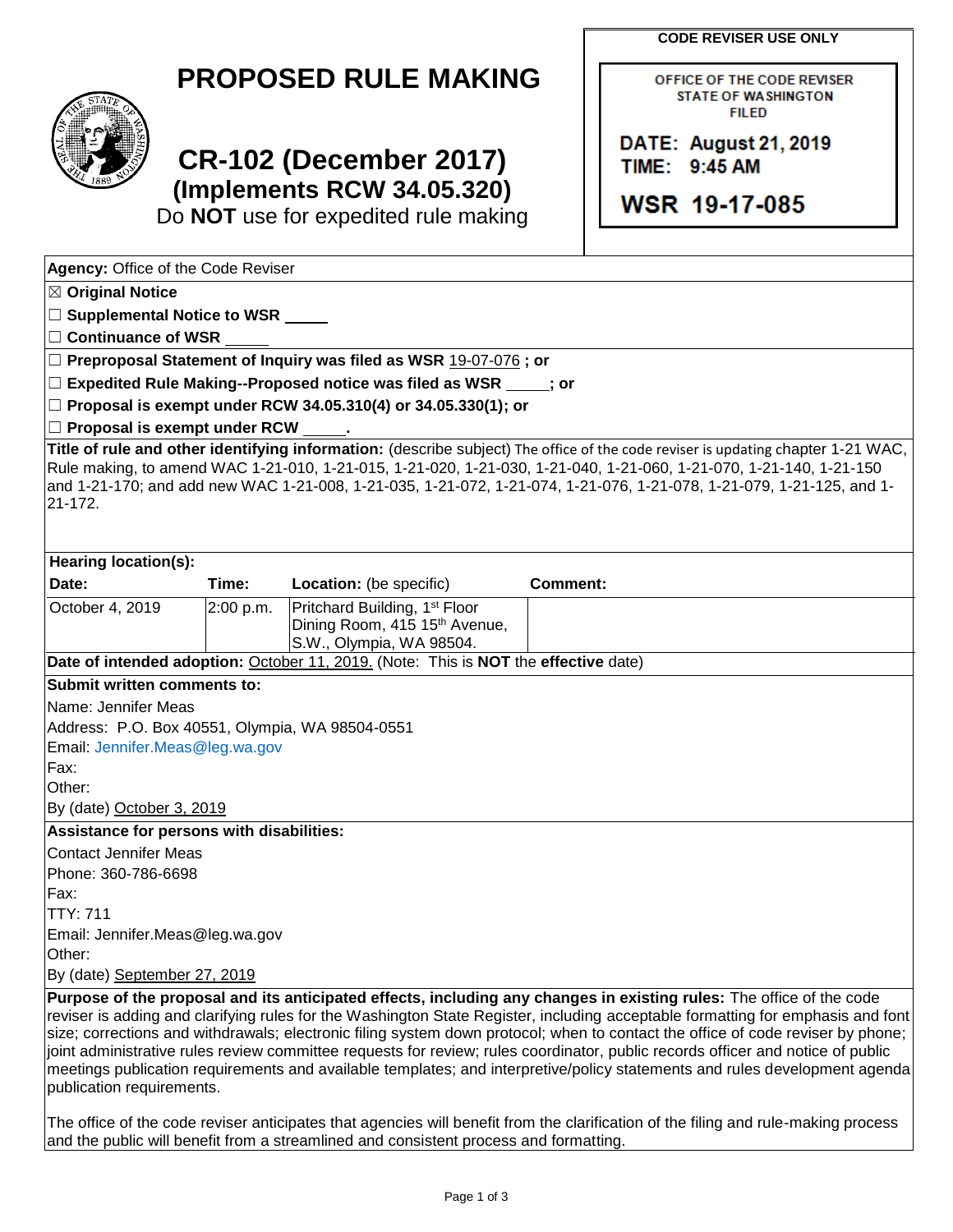| Reasons supporting proposal: See Purpose above.                                |                                                                                                   |                                                                                                               |                              |  |
|--------------------------------------------------------------------------------|---------------------------------------------------------------------------------------------------|---------------------------------------------------------------------------------------------------------------|------------------------------|--|
|                                                                                |                                                                                                   |                                                                                                               |                              |  |
|                                                                                |                                                                                                   |                                                                                                               |                              |  |
|                                                                                |                                                                                                   |                                                                                                               |                              |  |
|                                                                                |                                                                                                   |                                                                                                               |                              |  |
|                                                                                |                                                                                                   | Statutory authority for adoption: RCW 1.08.110, 34.05.210, 34.05.385, and 34.08.030.                          |                              |  |
|                                                                                |                                                                                                   |                                                                                                               |                              |  |
|                                                                                |                                                                                                   |                                                                                                               |                              |  |
|                                                                                | Statute being implemented: Chapter 34.05 RCW.                                                     |                                                                                                               |                              |  |
|                                                                                |                                                                                                   |                                                                                                               |                              |  |
|                                                                                |                                                                                                   |                                                                                                               |                              |  |
| Is rule necessary because of a:                                                |                                                                                                   |                                                                                                               |                              |  |
| Federal Law?                                                                   |                                                                                                   |                                                                                                               | $\Box$ Yes<br>$\boxtimes$ No |  |
|                                                                                | <b>Federal Court Decision?</b>                                                                    |                                                                                                               | Yes<br>$\boxtimes$ No<br>П   |  |
| <b>State Court Decision?</b>                                                   |                                                                                                   |                                                                                                               | $\Box$ Yes<br>$\boxtimes$ No |  |
| If yes, CITATION:                                                              |                                                                                                   |                                                                                                               |                              |  |
|                                                                                |                                                                                                   | Agency comments or recommendations, if any, as to statutory language, implementation, enforcement, and fiscal |                              |  |
| matters:                                                                       |                                                                                                   |                                                                                                               |                              |  |
|                                                                                |                                                                                                   |                                                                                                               |                              |  |
|                                                                                |                                                                                                   |                                                                                                               |                              |  |
|                                                                                |                                                                                                   |                                                                                                               |                              |  |
|                                                                                | Name of proponent: (person or organization) Office of the code reviser                            |                                                                                                               | $\Box$ Private               |  |
|                                                                                |                                                                                                   |                                                                                                               | $\Box$ Public                |  |
|                                                                                |                                                                                                   |                                                                                                               | ⊠ Governmental               |  |
|                                                                                | Name of agency personnel responsible for:                                                         |                                                                                                               |                              |  |
|                                                                                | Name                                                                                              | <b>Office Location</b>                                                                                        | Phone                        |  |
| Drafting:                                                                      | Jennifer Meas                                                                                     | P.O. Box 40551, Olympia, WA                                                                                   | 360-786-6698                 |  |
| Implementation:                                                                | Office of the Code Reviser                                                                        | P.O. Box 40551, Olympia, WA                                                                                   | 360-786-6777                 |  |
| Enforcement:                                                                   | Office of the Code Reviser                                                                        | P.O. Box 40551, Olympia, WA                                                                                   | 360-786-6777                 |  |
|                                                                                |                                                                                                   | Is a school district fiscal impact statement required under RCW 28A.305.135?                                  | $\Box$ Yes<br>$\boxtimes$ No |  |
| If yes, insert statement here:                                                 |                                                                                                   |                                                                                                               |                              |  |
|                                                                                |                                                                                                   |                                                                                                               |                              |  |
|                                                                                |                                                                                                   | The public may obtain a copy of the school district fiscal impact statement by contacting:                    |                              |  |
| Name:                                                                          |                                                                                                   |                                                                                                               |                              |  |
| Address:                                                                       |                                                                                                   |                                                                                                               |                              |  |
| Phone:                                                                         |                                                                                                   |                                                                                                               |                              |  |
| Fax:                                                                           |                                                                                                   |                                                                                                               |                              |  |
| TTY:                                                                           |                                                                                                   |                                                                                                               |                              |  |
| Email:<br>Other:                                                               |                                                                                                   |                                                                                                               |                              |  |
| Is a cost-benefit analysis required under RCW 34.05.328?                       |                                                                                                   |                                                                                                               |                              |  |
| $\Box$ Yes: A preliminary cost-benefit analysis may be obtained by contacting: |                                                                                                   |                                                                                                               |                              |  |
| Name:                                                                          |                                                                                                   |                                                                                                               |                              |  |
| Address:                                                                       |                                                                                                   |                                                                                                               |                              |  |
| Phone:                                                                         |                                                                                                   |                                                                                                               |                              |  |
| Fax:                                                                           |                                                                                                   |                                                                                                               |                              |  |
| TTY:                                                                           |                                                                                                   |                                                                                                               |                              |  |
| Email:                                                                         |                                                                                                   |                                                                                                               |                              |  |
| Other:                                                                         |                                                                                                   |                                                                                                               |                              |  |
| $\boxtimes$ No:                                                                | Please explain: The office of the code reviser is not a listed agency in RCW 34.05.328 (5)(a)(i). |                                                                                                               |                              |  |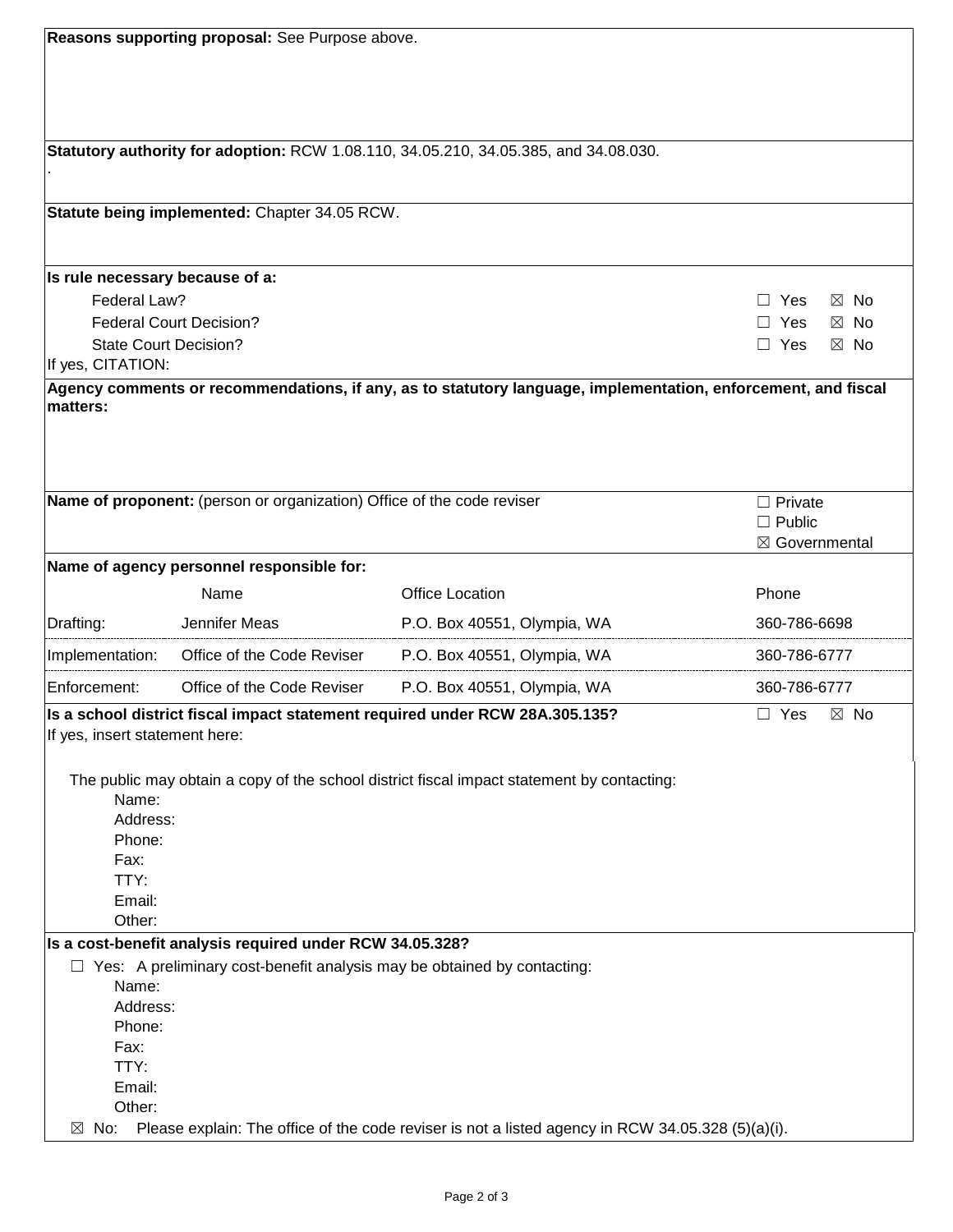| Regulatory Fairness Act Cost Considerations for a Small Business Economic Impact Statement:                                                                                                       |                                                                                                                      |            |                                                                                                                                |  |  |
|---------------------------------------------------------------------------------------------------------------------------------------------------------------------------------------------------|----------------------------------------------------------------------------------------------------------------------|------------|--------------------------------------------------------------------------------------------------------------------------------|--|--|
| This rule proposal, or portions of the proposal, may be exempt from requirements of the Regulatory Fairness Act (see<br>chapter 19.85 RCW). Please check the box for any applicable exemption(s): |                                                                                                                      |            |                                                                                                                                |  |  |
|                                                                                                                                                                                                   |                                                                                                                      |            | $\Box$ This rule proposal, or portions of the proposal, is exempt under RCW 19.85.061 because this rule making is being        |  |  |
|                                                                                                                                                                                                   |                                                                                                                      |            | adopted solely to conform and/or comply with federal statute or regulations. Please cite the specific federal statute or       |  |  |
|                                                                                                                                                                                                   |                                                                                                                      |            | regulation this rule is being adopted to conform or comply with, and describe the consequences to the state if the rule is not |  |  |
| adopted.                                                                                                                                                                                          |                                                                                                                      |            |                                                                                                                                |  |  |
|                                                                                                                                                                                                   | Citation and description:                                                                                            |            | $\Box$ This rule proposal, or portions of the proposal, is exempt because the agency has completed the pilot rule process      |  |  |
|                                                                                                                                                                                                   | defined by RCW 34.05.313 before filing the notice of this proposed rule.                                             |            |                                                                                                                                |  |  |
|                                                                                                                                                                                                   |                                                                                                                      |            | $\Box$ This rule proposal, or portions of the proposal, is exempt under the provisions of RCW 15.65.570(2) because it was      |  |  |
|                                                                                                                                                                                                   | adopted by a referendum.                                                                                             |            |                                                                                                                                |  |  |
|                                                                                                                                                                                                   | $\boxtimes$ This rule proposal, or portions of the proposal, is exempt under RCW 19.85.025(3). Check all that apply: |            |                                                                                                                                |  |  |
| $\boxtimes$                                                                                                                                                                                       | RCW 34.05.310 (4)(b)                                                                                                 | $\Box$     | RCW 34.05.310 (4)(e)                                                                                                           |  |  |
|                                                                                                                                                                                                   |                                                                                                                      |            |                                                                                                                                |  |  |
|                                                                                                                                                                                                   | (Internal government operations)                                                                                     |            | (Dictated by statute)                                                                                                          |  |  |
| $\Box$                                                                                                                                                                                            | RCW 34.05.310 (4)(c)                                                                                                 | $\Box$     | RCW 34.05.310 (4)(f)                                                                                                           |  |  |
|                                                                                                                                                                                                   | (Incorporation by reference)                                                                                         |            | (Set or adjust fees)                                                                                                           |  |  |
| $\boxtimes$                                                                                                                                                                                       | RCW 34.05.310 (4)(d)                                                                                                 | $\Box$     | RCW 34.05.310 (4)(g)                                                                                                           |  |  |
|                                                                                                                                                                                                   | (Correct or clarify language)                                                                                        |            | (i) Relating to agency hearings; or (ii) process                                                                               |  |  |
|                                                                                                                                                                                                   |                                                                                                                      |            | requirements for applying to an agency for a license                                                                           |  |  |
|                                                                                                                                                                                                   |                                                                                                                      |            | or permit)                                                                                                                     |  |  |
|                                                                                                                                                                                                   | This rule proposal, or portions of the proposal, is exempt under RCW _____.                                          |            |                                                                                                                                |  |  |
|                                                                                                                                                                                                   | Explanation of exemptions, if necessary:                                                                             |            |                                                                                                                                |  |  |
|                                                                                                                                                                                                   |                                                                                                                      |            |                                                                                                                                |  |  |
|                                                                                                                                                                                                   |                                                                                                                      |            | <b>COMPLETE THIS SECTION ONLY IF NO EXEMPTION APPLIES</b>                                                                      |  |  |
|                                                                                                                                                                                                   |                                                                                                                      |            | If the proposed rule is not exempt, does it impose more-than-minor costs (as defined by RCW 19.85.020(2)) on businesses?       |  |  |
| $\Box$ No                                                                                                                                                                                         | Briefly summarize the agency's analysis showing how costs were calculated.                                           |            |                                                                                                                                |  |  |
|                                                                                                                                                                                                   |                                                                                                                      |            |                                                                                                                                |  |  |
| $\Box$ Yes                                                                                                                                                                                        |                                                                                                                      |            | Calculations show the rule proposal likely imposes more-than-minor cost to businesses, and a small business                    |  |  |
|                                                                                                                                                                                                   | economic impact statement is required. Insert statement here:                                                        |            |                                                                                                                                |  |  |
|                                                                                                                                                                                                   |                                                                                                                      |            |                                                                                                                                |  |  |
|                                                                                                                                                                                                   |                                                                                                                      |            |                                                                                                                                |  |  |
|                                                                                                                                                                                                   | contacting:                                                                                                          |            | The public may obtain a copy of the small business economic impact statement or the detailed cost calculations by              |  |  |
|                                                                                                                                                                                                   |                                                                                                                      |            |                                                                                                                                |  |  |
|                                                                                                                                                                                                   | Name:                                                                                                                |            |                                                                                                                                |  |  |
|                                                                                                                                                                                                   | Address:                                                                                                             |            |                                                                                                                                |  |  |
|                                                                                                                                                                                                   | Phone:                                                                                                               |            |                                                                                                                                |  |  |
| Fax:<br>TTY:                                                                                                                                                                                      |                                                                                                                      |            |                                                                                                                                |  |  |
|                                                                                                                                                                                                   |                                                                                                                      |            |                                                                                                                                |  |  |
|                                                                                                                                                                                                   | Email:                                                                                                               |            |                                                                                                                                |  |  |
|                                                                                                                                                                                                   | Other:                                                                                                               |            |                                                                                                                                |  |  |
|                                                                                                                                                                                                   |                                                                                                                      | Signature: |                                                                                                                                |  |  |
| Date: August 12, 2019                                                                                                                                                                             |                                                                                                                      |            |                                                                                                                                |  |  |
|                                                                                                                                                                                                   |                                                                                                                      |            |                                                                                                                                |  |  |
| Name: Kathleen Buchli                                                                                                                                                                             |                                                                                                                      | fathe Buli |                                                                                                                                |  |  |
| <b>Title: Code Reviser</b>                                                                                                                                                                        |                                                                                                                      |            |                                                                                                                                |  |  |
|                                                                                                                                                                                                   |                                                                                                                      |            |                                                                                                                                |  |  |
|                                                                                                                                                                                                   |                                                                                                                      |            |                                                                                                                                |  |  |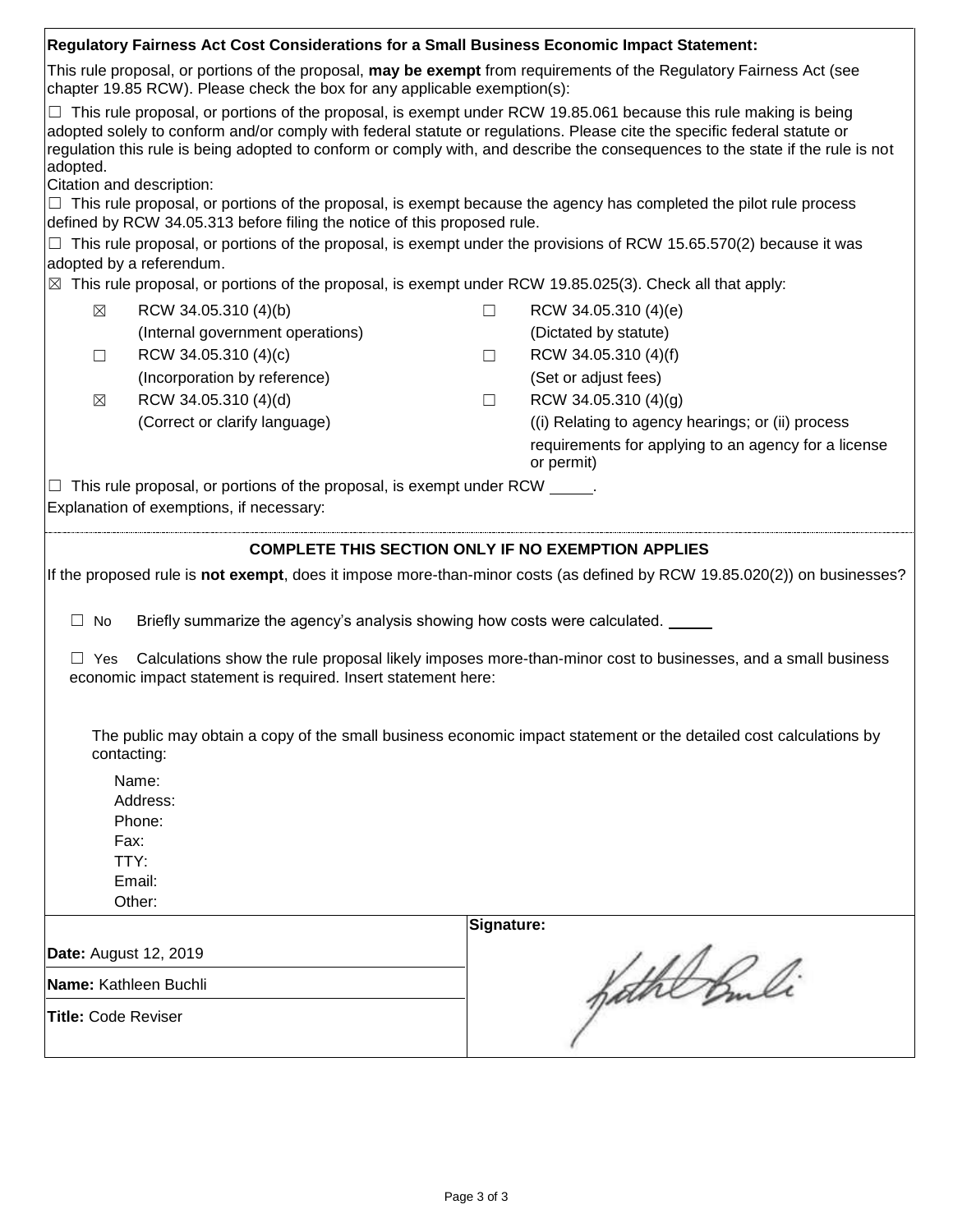**WAC 1-21-008 Electronic filing.** Agencies are encouraged to use the office of the code reviser's electronic filing system for the filing of documents to be published in the *Washington State Register*.

(1) To participate in electronic filing, agencies must first complete and submit a physical copy of the registration letter for electronic filing which may be found at the office of the code reviser web site in the *Washington State Register* section (http://leg.wa.gov/ CodeReviser/Pages/E-Filing.aspx). The agency must designate a contact person, phone number, and the email address that will receive all official stamped filings returned by the office of the code reviser. Only one registration per agency.

(2) To file electronically, agencies submit only Word documents (CR forms or agency typed documents) and .pdfs of rules text prepared by a typing service (provided by our office), if applicable, to EFileWSR@leg.wa.gov. Submit only one filing per email (one filing may have multiple attachments). Documents in alternative formats will not be accepted. Required signatures must be affixed to the Word documents where applicable. After submitting an email to the electronic filing system, you will receive an automatically generated reply sent from the electronic filing system to confirm that your email was received. **IMPORTANT:** If you do not receive this auto-generated reply within a matter of minutes, please contact the office of the code reviser **immediately** by phone to ascertain if the electronic filing system is not functioning properly. **DO NOT** resend your document(s) until instructed to do so by code reviser staff.

(3) If the agency needs to correct or withdraw submitted document(s) before that filing has been published, contact the office of the code reviser's editor or assistant editor immediately by phone or by email. **IMPORTANT:** Do not send regular correspondence or questions to the electronic filing email address. For corrections to efilings or withdrawals from publication, please contact the office of the code reviser by phone for guidance on how to proceed.

(4) Electronic filings must be **received** by our office by noon on the cut-off date for inclusion in a particular issue. Filings received at 12:01 p.m. or later on the date of cutoff will appear in the next issue and hearing and adoption dates may need to be delayed so the agency is in compliance with the Administrative Procedure Act.

(5) If you do not receive the official stamped copy from the office of the code reviser by 9:00 a.m. on the day after submitting your document(s), contact the office of the code reviser by phone to inquire.

AMENDATORY SECTION (Amending WSR 06-16-019, filed 7/24/06, effective 8/24/06)

**WAC 1-21-010 Preproposal statement of inquiry.** To solicit comments from the public as required by RCW 34.05.310 on a subject of possible rule making, but before a formal notice is filed under RCW 34.05.320, an agency shall complete and file with the office of the code reviser a CR-101 form (preproposal statement of inquiry). This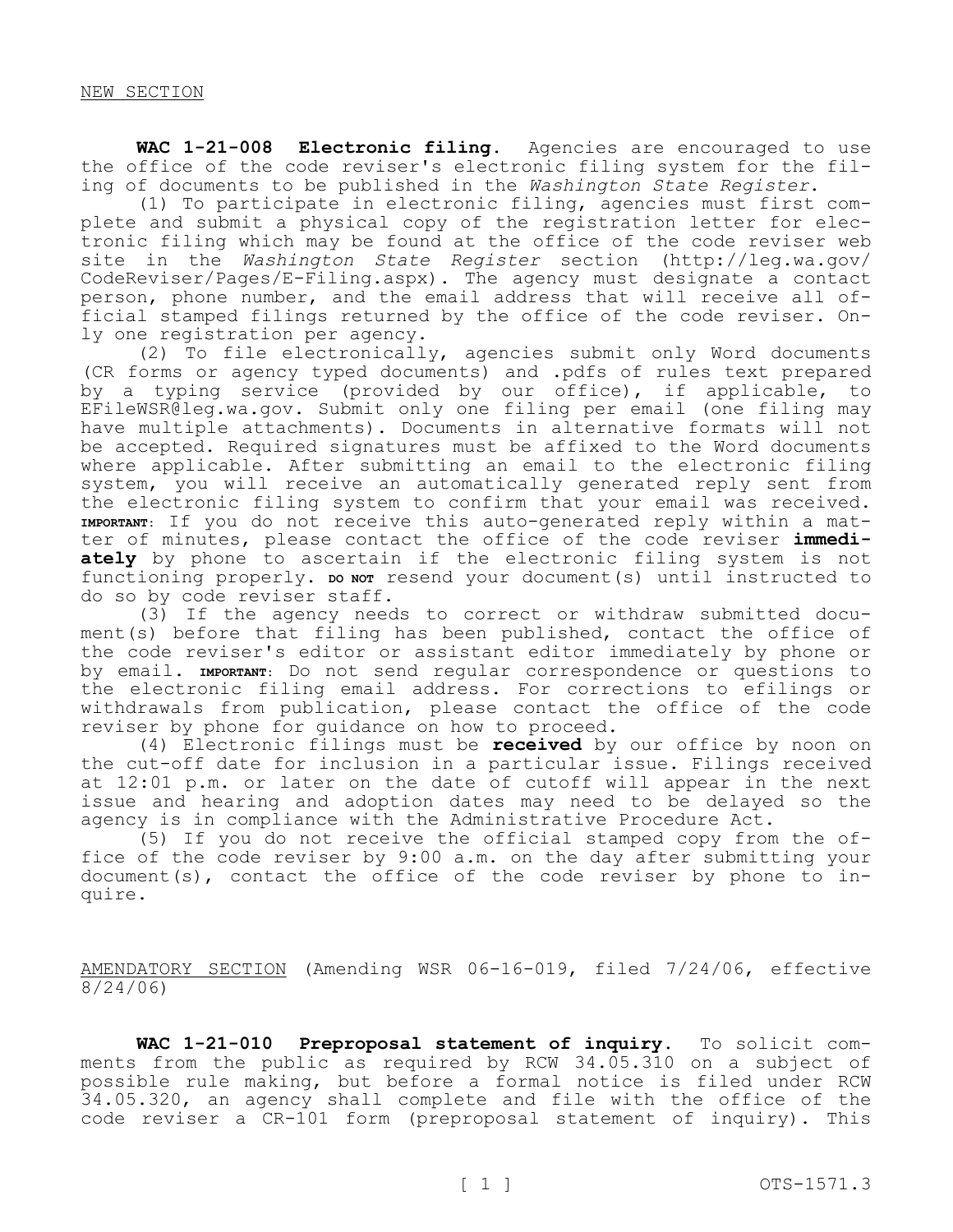requirement does **not** apply to all rule making. The exceptions are set forth in RCW 34.05.310(4).

The text of the new rule is neither required nor recommended at this stage, but if text is submitted for filing, it must meet the form and style requirements of WAC 1-21-110 through 1-21-130.

You must submit the Word version electronically to EFileWSR@leg.wa.gov or submit the original, plus a minimum of three copies, in person or by mail. The filing will appear in the *Washington State Register* in accordance with the schedule provided in WAC 1-21-040. Note that the CR-101 must be published at least thirty days before the CR-102 form (proposed rule making) may be filed.

AMENDATORY SECTION (Amending WSR 06-16-019, filed 7/24/06, effective 8/24/06)

**WAC 1-21-015 Expedited rule making.** (1) Expedited rule making filed under RCW 34.05.353 includes both the expedited adoption of rules and the expedited repeal of rules.

(2) An agency shall file notice for the expedited rule making with the office of the code reviser on a CR-105 form (expedited rule making). The agency must file the full text of a proposed new or amendatory rule, along with the CR-105 form. The text must meet the form and style requirements of WAC 1-21-110 through 1-21-130. The filing will appear in the *Washington State Register* in accordance with the schedule provided in WAC 1-21-040. The expedited rule making must be published in the *Washington State Register* at least forty-five days before the agency may file a CR-103 form (rule-making order).

(3) WAC sections proposed for expedited repeal should be listed by citation and caption only, either individually or by entire chapter.

(4) The agency shall either file the expedited rule-making package electronically and the office of the code reviser will forward a stamped copy to the joint administrative rules review committee; or the agency may submit, in person or by mail, the original and six copies of the expedited rule-making package (form and text). The office of the code reviser will keep the original and two copies and return four stamped copies to the agency. The joint administrative rules review committee has requested that the agency submit three of these copies to the committee for purposes of legislative review. The agency should keep the remaining copy for its files.

AMENDATORY SECTION (Amending WSR 06-16-019, filed 7/24/06, effective 8/24/06)

**WAC 1-21-020 Notice—Form, contents, numbers.** (1) An agency shall file a regular notice of proposed rule making under RCW 34.05.320 with the office of the code reviser on a CR-102 form (proposed rule making). The agency must file the full text of the proposed rule along with the notice form (RCW 34.08.020). This filing must be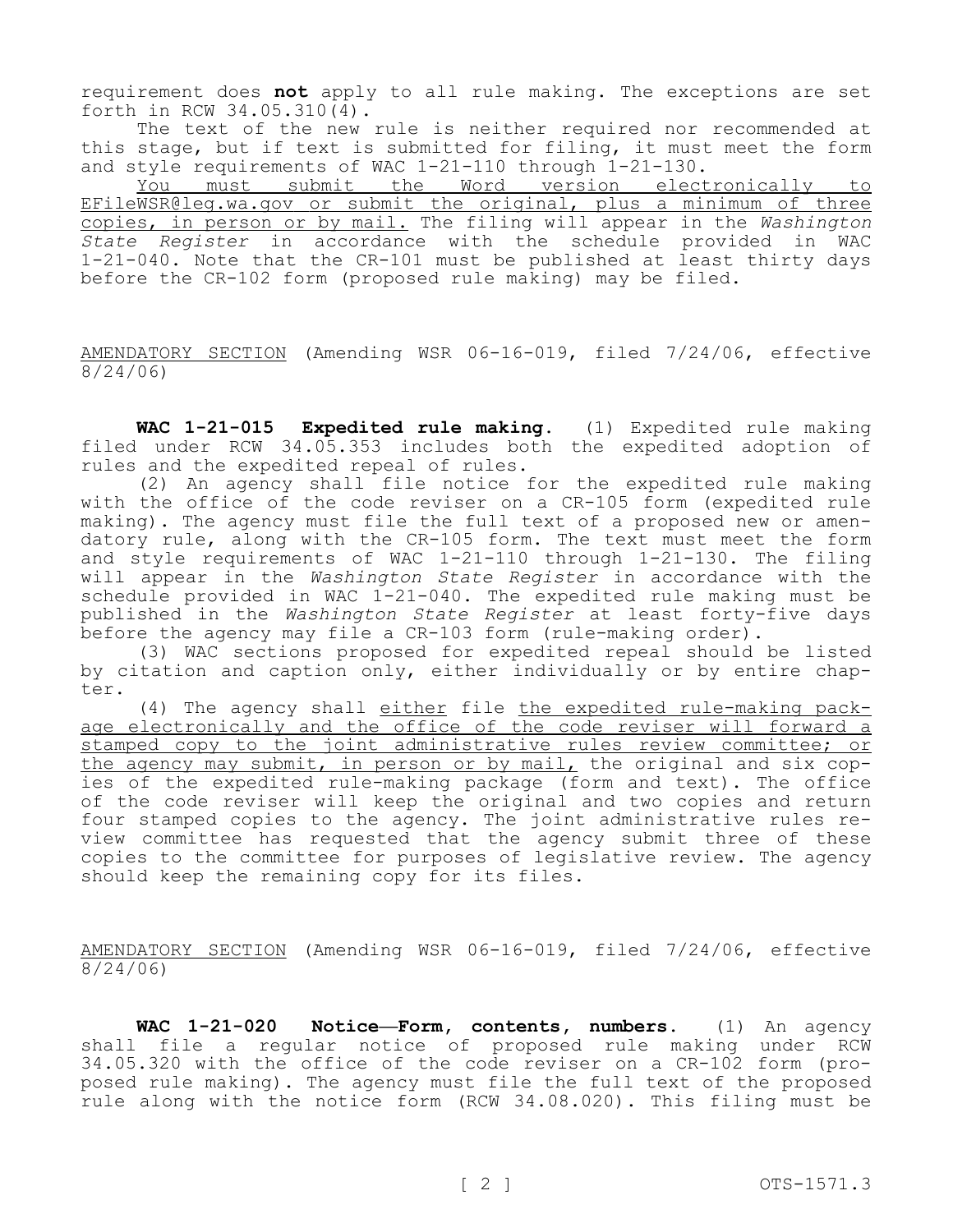at least thirty days after the CR-101 form, if required, was published (RCW 34.05.310).

(2) The agency shall either file the rule-making package electronically and the office of the code reviser will forward a stamped copy to the joint administrative rules review committee; or the agency may submit, in person or by mail, the original and six copies of the notice package (form and text). The office of the code reviser will keep the original and two copies and return four stamped copies to the agency. The joint administrative rules review committee has requested that the agency submit three of these copies to the committee for purposes of legislative review. The agency should keep the remaining copy for its files.

AMENDATORY SECTION (Amending WSR 06-16-019, filed 7/24/06, effective 8/24/06)

**WAC 1-21-030 Notice period—***Washington State Register* **distribution date.** (1) Under RCW 34.05.320, notice of proposed rule making must be published in the *Washington State Register* at least twenty days before the agency may hold a hearing on the proposal. The *Washington State Register* is distributed on the first and third Wednesdays of each month. If a distribution date falls on a state holiday as determined by RCW 1.16.050, the distribution date of that *Washington State Register* will be delayed until Thursday.

(2) In counting the twenty-day notice period, consider the distribution date of the pertinent *Washington State Register* as day twenty; count down to day zero to find the first day on which a hearing may be held; cf. RCW 1.12.040 and *State ex rel. Earley v. Batchelor*, 15 Wn.2d 149 (1942).

(3) The schedule of closing dates provided online at http:// leg.wa.gov/CodeReviser/Documents/basecalendar.pdf; or on page 2 of each published *Washington State Register* applies this section and WAC 1-21-040 to the current year. In case of a discrepancy between the WAC rules and the schedule, the rules have priority.

#### NEW SECTION

**WAC 1-21-035 Joint administrative rules review committee—Review rules.** (1) The joint administrative rules review committee (JARRC) reviews all proposed, expedited (or withdrawals of either), and adopted (permanent and emergency) WAC rules.

(2) Electronically submitted WSR filings are automatically forwarded to the JARRC by the office of the code reviser. Agencies hand or mail delivered filings will need to forward three copies of the stamped filing to JARRC.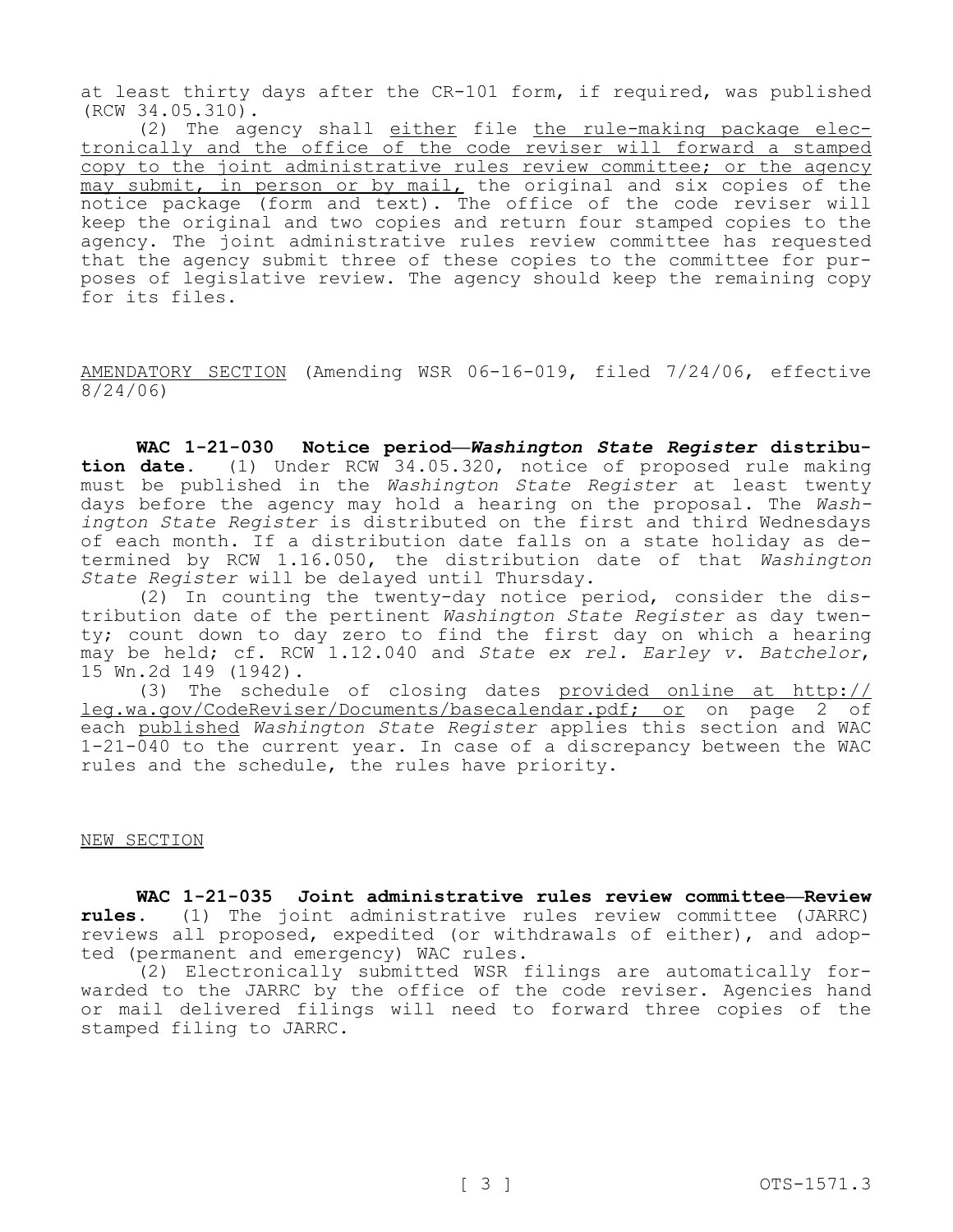AMENDATORY SECTION (Amending WSR 17-12-039, filed 6/1/17, effective 8/2/17)

**WAC 1-21-040** *Washington State Register* **material—Time for filing.** To permit sufficient lead time for the editorial, data capture, and printing process, material to be published in a particular issue of the *Washington State Register* must have **received** the electronic filing email or be in the physical possession of and filed in the office of the code reviser according to the following schedule:

(1) If the material has been prepared and completed by the office of the code reviser's order typing service (OTS), by 12:00 noon on the fourteenth day before the distribution date of that issue of the *Washington State Register*; or

(2) If the material has been prepared by any means other than OTS and it contains:

(a) No more than fourteen pages, by 12:00 noon on the fourteenth day before the distribution date of that *Washington State Register*; or

(b) More than fourteen but less than thirty-four pages, by 12:00 noon on the twenty-eighth day before the distribution date of that *Washington State Register*; or

(c) Thirty-four or more pages, by 12:00 noon on the forty-second day before the distribution date of that *Washington State Register*.

The office of the code reviser's filing forms will be included in this page count.

AMENDATORY SECTION (Amending WSR 06-16-019, filed 7/24/06, effective 8/24/06)

**WAC 1-21-060 Withdrawal of proposal.** Under RCW 34.05.335 a proposed rule may be withdrawn any time before adoption. The agency shall provide notice of withdrawal to the office of the code reviser by a letter or memorandum signed by the person who signed the original notice, or by that person's designee. The ((agency shall send a copy of the withdrawal notice to the)) joint administrative rules review committee needs to receive an electronic copy (forwarded by the office of the code reviser) or three hard copies of the withdrawal of proposal notice.

AMENDATORY SECTION (Amending WSR 06-16-019, filed 7/24/06, effective 8/24/06)

**WAC 1-21-070 Administrative order.** (1) The ((administrative order by which an agency adopts a rule)) permanent rule making shall be done on a CR-103P form ((+rule-making order))) or an emergency rule on a CR-103E form provided by the office of the code reviser or, if required by agency practice, on an agency form that provides the information required by RCW 34.05.360.

(2) The agency shall file (( $\overline{with}$ )) electronically and the office of the code reviser will forward a stamped copy to the joint adminis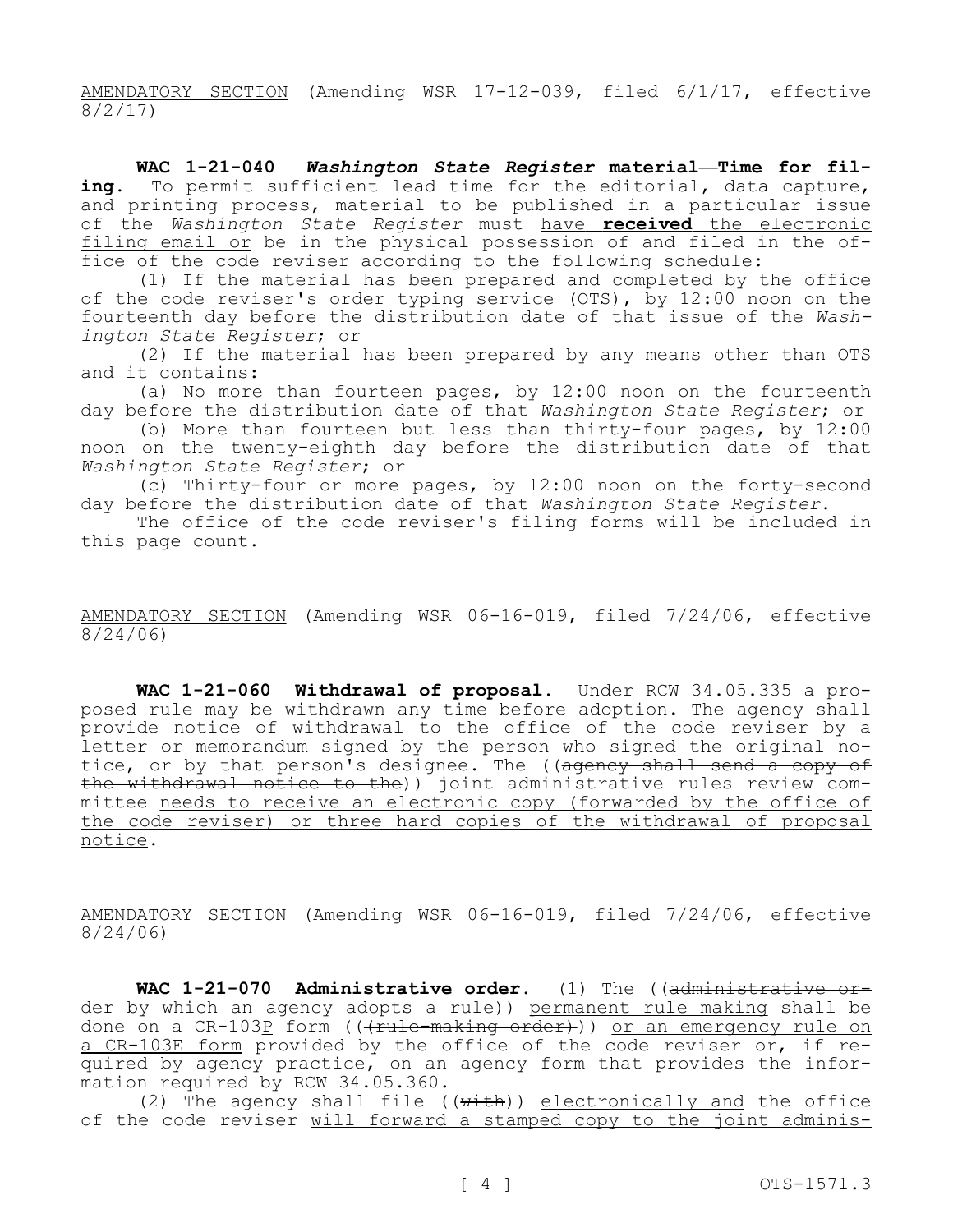trative rules review committee; or the agency may submit, in person or by mail, the original and six copies of the permanent or emergency package (form and text). The joint administrative rules review committee has requested that the agency forward electronic copy of the stamped filing or the agency is required to submit three ((of these)) copies of the rule to the committee for purposes of legislative review. The agency should keep ((the remaining)) a copy (( $f^{\text{def}}$ )) in its files.

## NEW SECTION

**WAC 1-21-072 Rules coordinator designation.** Under RCW 34.05.312, each agency shall designate a rules coordinator. The agency and mailing address of the rules coordinator shall be submitted for publication in the *Washington State Register* at the time of designation and maintained thereafter on the code reviser web site for the duration of the designation. To submit a new designation or make changes to an existing designation, send a Word document (preferably on the agency letterhead) to the electronic filing system or send the original and three copies to the office of the code reviser. You may use the template found on the code reviser web site at http:// leg.wa.gov/CodeReviser/Pages/Washington\_State\_Register.aspx.

## NEW SECTION

**WAC 1-21-074 Public records officer designation.** Under RCW 42.56.580, each state and local agency shall appoint and publicly identify a public records officer.

For state agencies, the name and contact information of the agency's public records officer must be published in the *Washington State Register* at the time of designation and maintained thereafter on the code reviser web site for the duration of the designation. To submit a new designation or make changes to an existing designation, send a Word document (preferably on the agency letterhead) to the electronic filing system or send the original and three copies to the office of the code reviser. You may use the template found on the code reviser<br>web site at http://leg.wa.gov/CodeReviser/Pages/ site at http://leg.wa.gov/CodeReviser/Pages/ Washington State Register.aspx.

Local agencies are not required to publish their designations in the *Washington State Register*. The name and contact information of the local agency's public records officer who will oversee the agency's compliance within the public records disclosure requirements of this chapter must be made in a way reasonably calculated to provide notice to the public, including posting at the local agency's place of business, posting on the agency's internet site, or including it in its publications.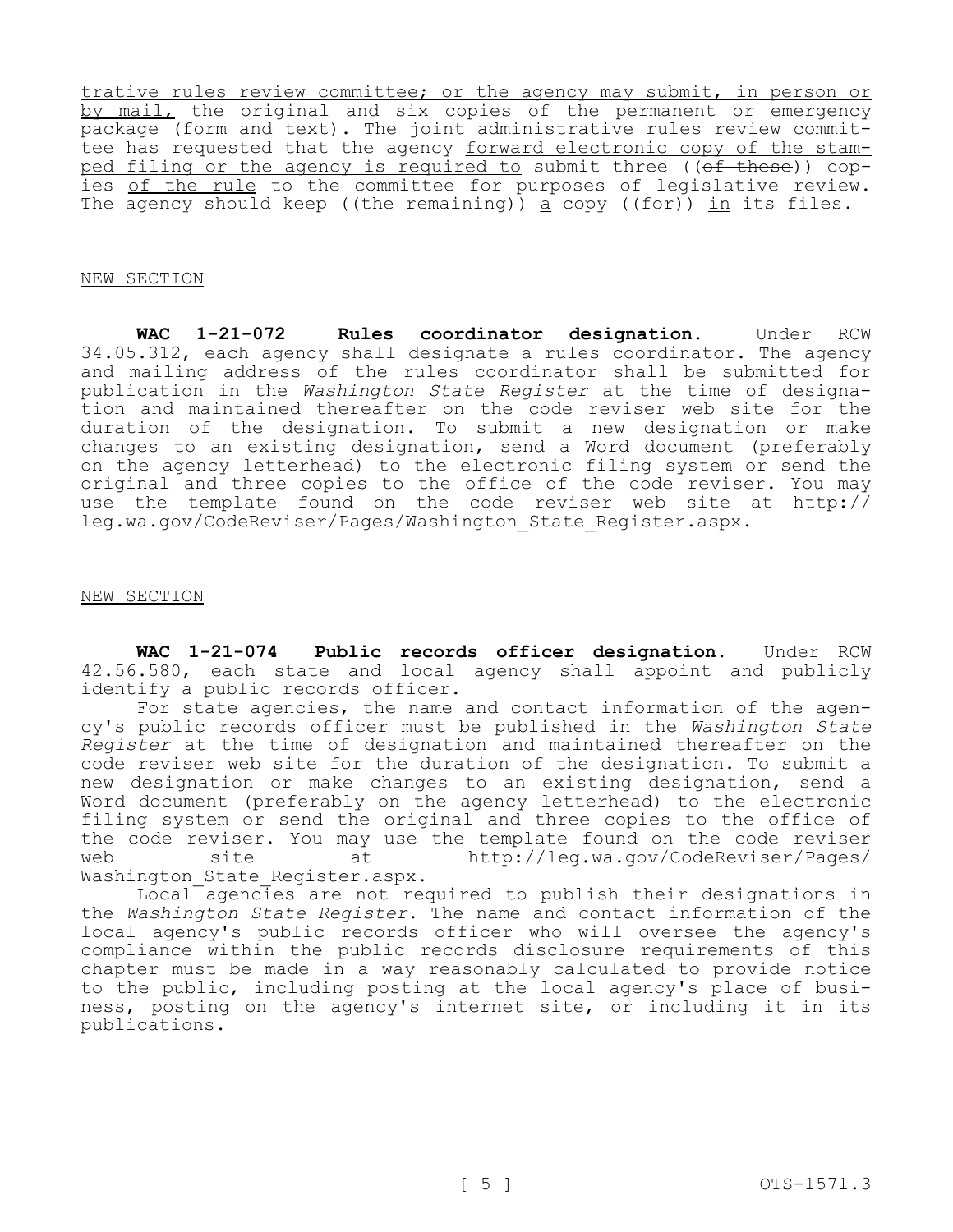**WAC 1-21-076 Notices of public meetings.** (1)(a) Under RCW 42.30.075 state agencies that hold regular meetings shall file with the code reviser a schedule of the time and place of such meetings on or before January 1st of each year for publication in the *Washington State Register*. To submit a public meeting notice, send a Word document (preferably on the agency letterhead) to the electronic filing system or send the original and three copies to the office of the code reviser. You may use the template found on the code reviser web site at http://leg.wa.gov/CodeReviser/Pages/Washington\_State\_Register.aspx.

(b) Notice of any change from such meeting  $\overline{s}$  chedule must be published in the *Washington State Register* for distribution at least twenty days prior to the rescheduled meeting date. To submit a change to a public meeting notice already published, send a Word document (preferably on the agency letterhead) to the electronic filing system or send the original and three copies to the office of the code reviser. You may use the template found on the code reviser web site at http://leg.wa.gov/CodeReviser/Pages/Washington State Register.aspx.

(2) Agendas of public meetings are not published in the *Washington State Register*. RCW 42.30.080 lists the call and notice requirements for special meetings which do not need to be published in the *Washington State Register*.

## NEW SECTION

**WAC 1-21-078 Interpretive and/or policy statements.** Under RCW 34.05.230(4), whenever an agency issues an interpretive or policy statement, it shall submit to the code reviser for publication in the *Washington State Register* a statement describing the subject matter of the interpretive or policy statement and listing the person at the agency from whom a copy of the interpretive or policy statement may be obtained. To submit a summary of an interpretive or policy statement, send a Word document (preferably on the agency letterhead) to the electronic filing system or send the original and three copies to the office of the code reviser.

## NEW SECTION

**WAC 1-21-079 Rules development agenda.** Under RCW 34.05.314, each state agency shall prepare a semiannual agenda for rules under development. The agency shall file the agenda with the code reviser for publication in the *Washington State Register* not later than January 31st and July 31st of each year. To submit a rules development agenda, send a Word document (preferably on the agency letterhead) to the electronic filing system or send the original and three copies to the office of the code reviser. The agency shall also submit the agenda to the director of financial management, the joint administrative rules review committee, and any other state agency that may reasonably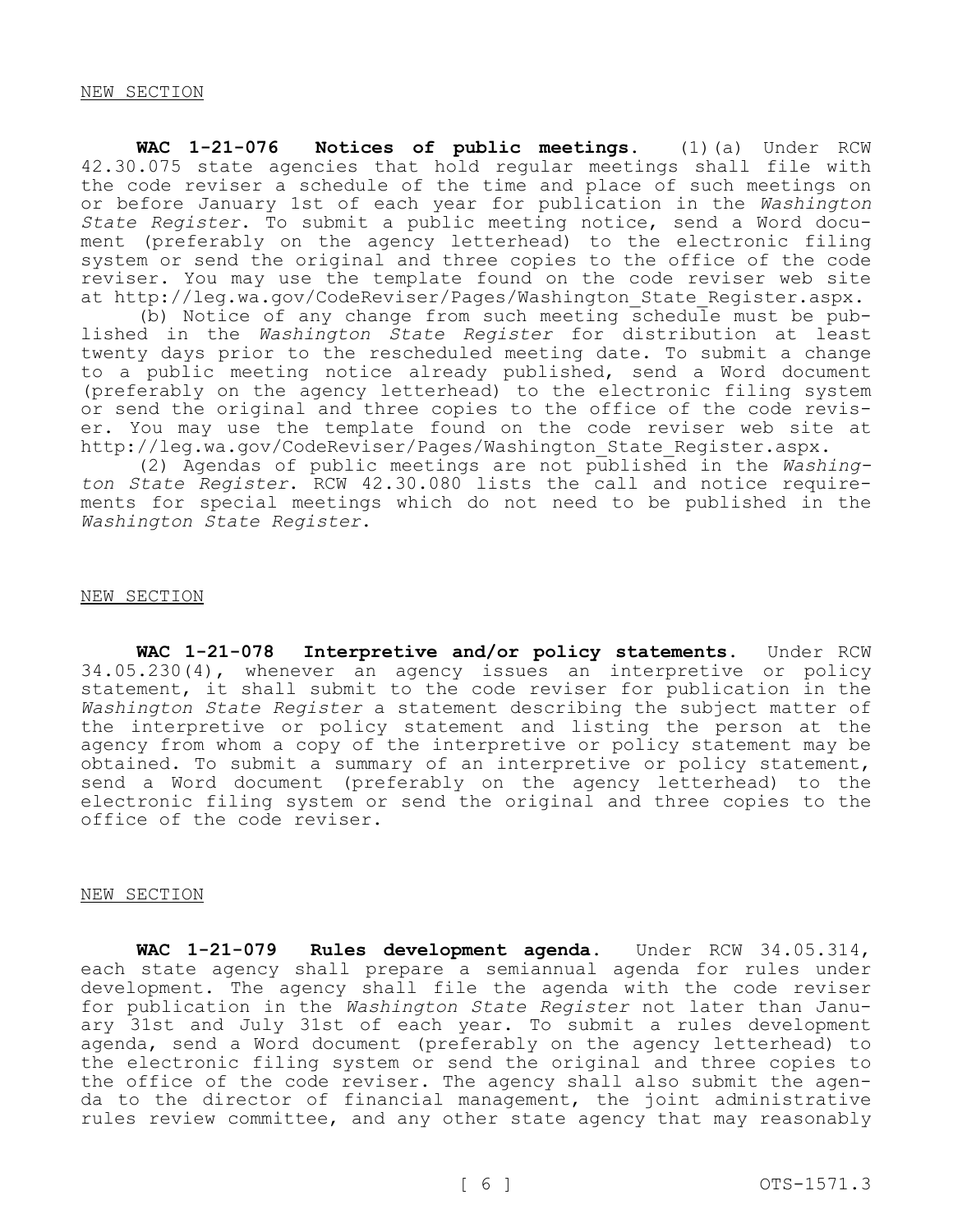be expected to have an interest in the subject of rules that will be developed.

#### NEW SECTION

**WAC 1-21-125 Style and formatting.** (1) All material should be submitted in 10 point type and Times New Roman font. If needed, 8 point type is acceptable for tables. Tables must not exceed regular page width and landscape tables must be published as an image.

(2) Excessive use of emphasis is not recommended, on behalf of the reader. Avoid unnecessary bold, italics, and all caps. Underscore is only used to indicate new material in agency rules and should not be used for emphasis. Color should not be used for emphasis.

(3) Lower case the names of state agencies, divisions, commissions, committees, etc.

(4) Do not underscore web and email addresses. Neither will appear as hyperlinks in the published products.

(5) For filings other than CR forms, leave the bottom right corner of the first page vacant for the placement of the office of the code reviser's stamp.

AMENDATORY SECTION (Amending WSR 06-16-019, filed 7/24/06, effective 8/24/06)

**WAC 1-21-140 Review of previously adopted rules.** When an agency is required under RCW 34.05.630 to review permanent or emergency rules previously adopted, the agency shall file notice of the review with the code reviser on a CR-104 form (review of previously adopted rules). The agency shall file electronically at EFileWSR@leg.wa.gov or submit the original and six copies of the notice. Four copies will be returned to the agency, three of which shall be delivered to the joint administrative rules review committee. The notice is subject to the twenty-day requirement of RCW 34.05.320. The text of the rule under review is not needed with this notice.

AMENDATORY SECTION (Amending WSR 06-16-019, filed 7/24/06, effective 8/24/06)

**WAC 1-21-150 Exemptions from publication.** Agency rules that are likely to be omitted from WAC publication by the office of the code reviser under the authority of RCW 34.05.210( $(\tau)$ ) may, upon application by the agency to the office of the code reviser for an exemption, be exempted by the office of the code reviser from the form and style requirements of this chapter, other than requirements that are imposed by statute. An application for exemption must be made and approved before filing the rules.